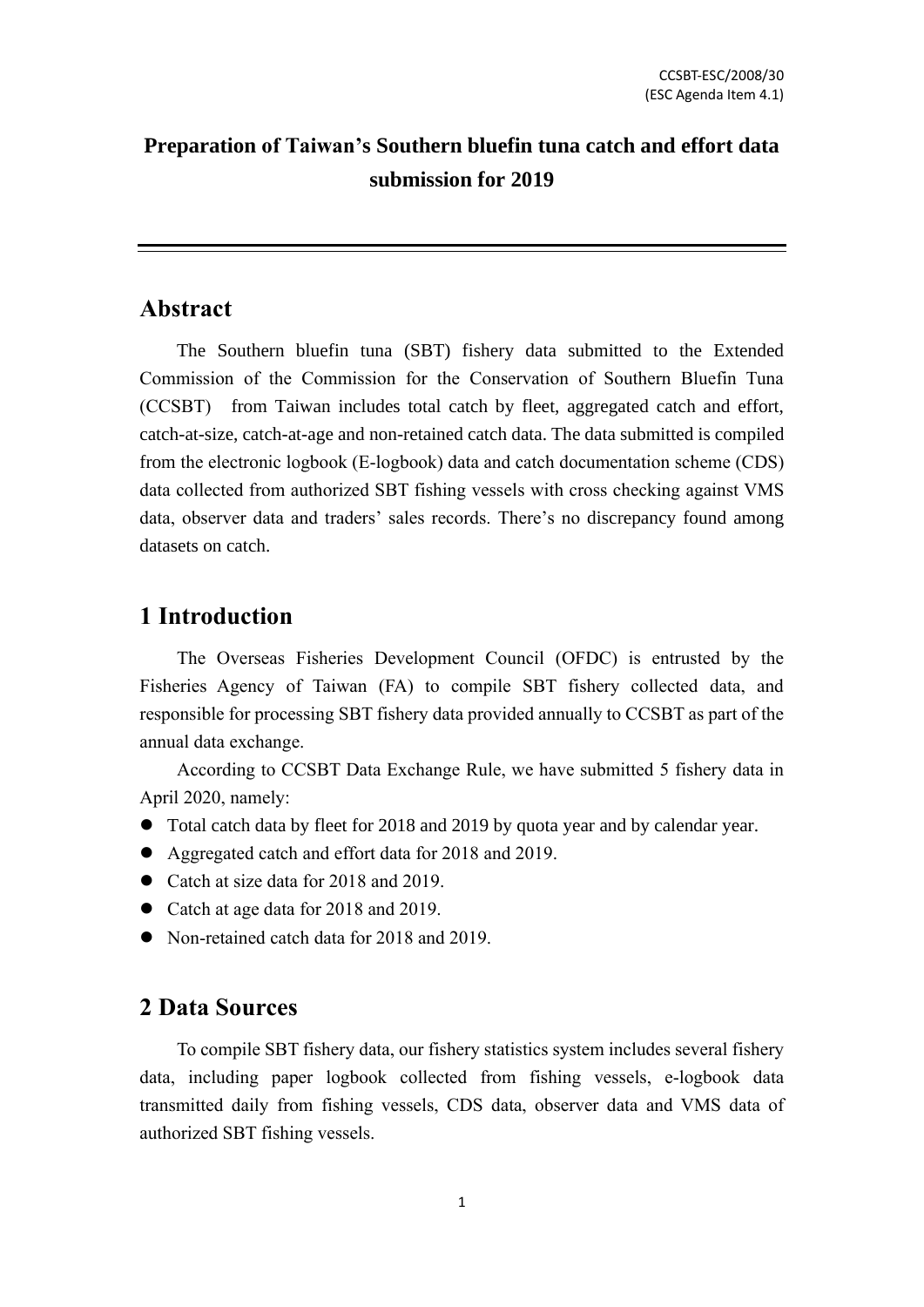#### 2.1 The e-Logbook data

Since April 2015, all SBT authorized fishing vessels are required to report their fishing data through e-logbook system, in addition, the weekly catch reports of individual fishing vessel is terminated. For quota monitoring purpose, the length, weight measurement, and tag number of individual SBT catch retained are required to report through e-logbook system to the FA since 2016. Appendix A-1, A-2 and A-3 are the forms of the e-logbook, and the data fields include:

- (1) General information information of vessel identification and trip operation.
- (2) Fishing effort information on characters of fishing operations, hooks deployed per set, number of hooks deployed between float etc.
- (3) Retained and non-retained catch by species in number and weight.
- (4) Length and weight measurement of first 30 fish retained.
- (5) SBT catch information related length, weight and tag number of individual catch retained.

#### 2.2 CDS data

Catch certification is collected from catch monitoring document of CCSBT and traders'sales of SBT. The data fields include:

- (1) Vessel identification.
- (2) Information on operation date, total number and weight for whole fish of catches.
- (3) Intermediate product destination section, including transshipment information or landing in intermediate port for export.
- (4) Final product destination information.
- (5) Traders' sales information on weight of SBT catch delivered to buyers.

#### 2.3 Observer data

The data fields collected by observer include:

- (1) Vessel identification and trip information.
- (2) Gear configuration, location information of setting and hauling, and fishing effort.
- (3) Information of individual catch, including length and weight measurements, fate and gender.

### 2.4 VMS data

All authorized SBT fishing vessels are required to install VMS for monitoring operations. The e-logbook data and CDS data collected from authorized SBT fishing vessel with cross checking against VMS data to confirm the operation location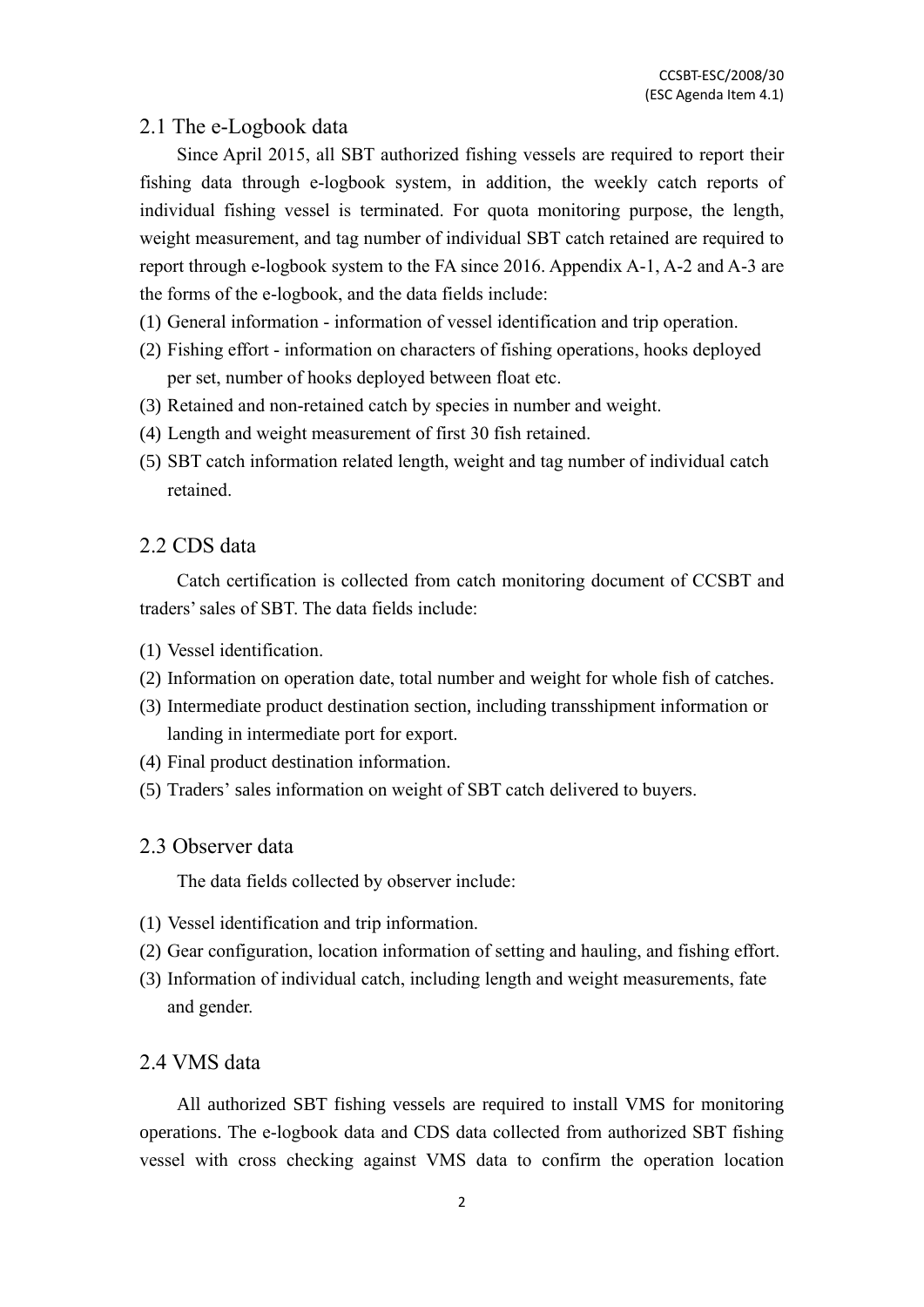information recorded in E-logbook data.

## **3 Data compilation**

The annual catch estimate of SBT is compiled from CDS data and e-logbook data, which including the catch and effort data, the catch-at-size data and non-retained SBT catch.

#### 3.1 Definition of fishing season

The fishing season for Taiwanese SBT fishery is corresponding with the operating information, and the definition of fishing season is based on the detailed information of the e-logbook data.

#### 3.2 Spatial Definitions

The spatial division of fishing area is in accordance with the CCSBT statistical area definition, and the operating location information is collected from the e-logbook data with cross checking against VMS data.

### **4 Data Validation**

There are only 2 foreign ports are designated by Taiwan for SBT landing and transshipment of its flagged vessels since March, 2010 , namely Port Louis, Mauritius and Port of Cape Town, South Africa, and the government officials of the FA stationed at these 2 ports are responsible for inspecting and supervising the operations of SBT landing and transshipment. The Cianjhen Fishing Port in Kaohsiung, Taiwan, has been designated for domestic landing of SBT by fish carriers or fishing vessels. The officials of FA are responsible for monitoring all SBT landing on site since September, 2009.

All inspection and supervision in each port would make sure the SBT catch to consistent with e-logbook data and CDS data. Besides, the position or catch information recorded of e-logbook data, VMS data and CDS data are cross checked with each other. In addition, the observer data is included in the process of cross-checking to examine the position or catch information recorded. Till now, there is no discrepancy happen among datasets on catch.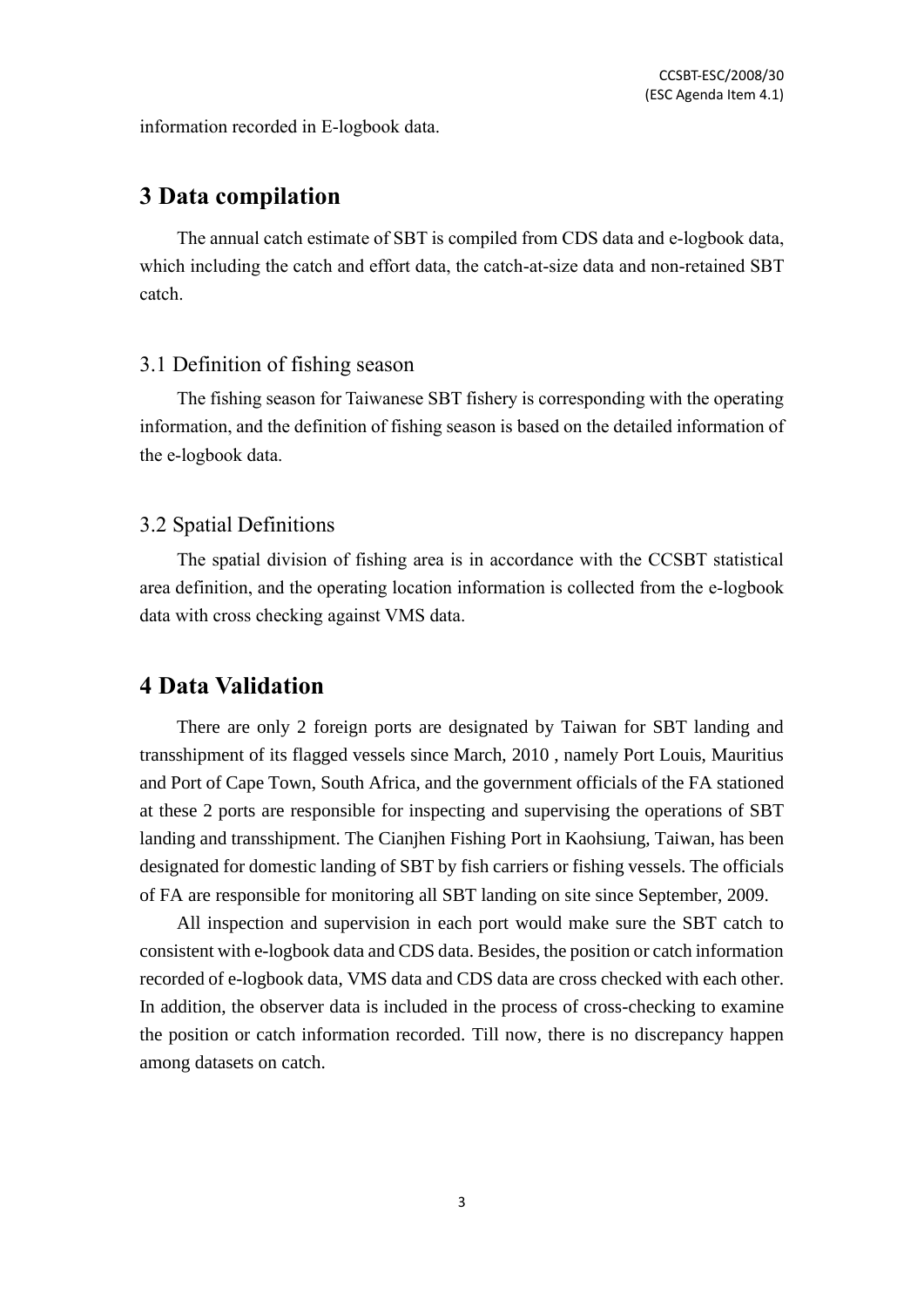# **Appendix A-1**

|                                                                                    |                     |  | Registration Number/name  | $CT\square$ - $\square\square\square\square$ / |                       |                        | Date of Set(UTC)                  |                           | YY/MM/DD                                                                      |                               | Time of Set(UTC)                                          |                        |                          |             |
|------------------------------------------------------------------------------------|---------------------|--|---------------------------|------------------------------------------------|-----------------------|------------------------|-----------------------------------|---------------------------|-------------------------------------------------------------------------------|-------------------------------|-----------------------------------------------------------|------------------------|--------------------------|-------------|
| □ Operation □ Navigation<br>□Malfunction □Berth in port<br>□Landing □ Transhipment |                     |  |                           |                                                |                       | □Think rope □Thin Rope |                                   | Branch line material      |                                                                               |                               | nylon monofilament line<br>$\Box$ Wire trace $\Box$ Other |                        |                          |             |
|                                                                                    |                     |  | Main Line material        |                                                | □Nylon braided        |                        | No. of branch line                |                           |                                                                               |                               |                                                           |                        | Length of<br>branch line | $\mathbf M$ |
|                                                                                    |                     |  |                           |                                                | Nylon monofilament    |                        | (No. of hooks between float)      |                           |                                                                               |                               |                                                           |                        |                          |             |
|                                                                                    |                     |  |                           | Sea Surface Temperature                        |                       | $^{\circ}$ C           |                                   | Length between Float Line |                                                                               |                               | $\mathbf M$                                               |                        | Length of float line     | M           |
| Latitude:<br>Position                                                              |                     |  | Bait used                 |                                                | Length between Branch |                        |                                   | M                         | Mitigation measures:<br>□Tori lines □Night setting with minimum deck lighting |                               |                                                           |                        |                          |             |
| $($ at noon $)$<br>Longitude                                                       |                     |  | No. of light-sticks       |                                                |                       | Total number of hooks  |                                   |                           |                                                                               | $\Box$ Line weighting: Within |                                                           | m of the hook attached | $\mathbf{g}$             |             |
|                                                                                    |                     |  | Weight<br>Number Retained |                                                | Weight<br>Discarded   | Number                 |                                   | Catch detail              |                                                                               | Weight                        |                                                           |                        | Weight<br>Discarded      | Number      |
| Catch detail                                                                       |                     |  | Retained(kg)              |                                                | (kg)                  | Discarded              |                                   |                           |                                                                               | Retained(kg)                  | Number Retained                                           |                        | (kg)                     | Discarded   |
| Albacore≦10 kg                                                                     |                     |  |                           |                                                |                       |                        |                                   | Longfin mako shark        |                                                                               |                               |                                                           |                        |                          |             |
| Albacore >10 kg                                                                    |                     |  |                           |                                                |                       |                        | Thresher shark                    |                           |                                                                               |                               |                                                           |                        |                          |             |
| Bigeye tuna $\leq 15$ kg                                                           |                     |  |                           |                                                |                       |                        |                                   | Bigeye thresher shark     |                                                                               |                               |                                                           |                        |                          |             |
| Bigeye tuna 16-25kg                                                                |                     |  |                           |                                                |                       |                        | Pelagic thresher shark            |                           |                                                                               |                               |                                                           |                        |                          |             |
|                                                                                    | Bigeye tuna 26-40kg |  |                           |                                                |                       |                        | Porbeagle shark                   |                           |                                                                               |                               |                                                           |                        |                          |             |
| Bigeye tuna >40kg                                                                  |                     |  |                           |                                                |                       |                        | Winghead hammerhead<br>shark      |                           |                                                                               |                               |                                                           |                        |                          |             |
| Yellowfin tuna $\leq 15$ kg                                                        |                     |  |                           |                                                |                       |                        | Smooth hammerhead<br>shark        |                           |                                                                               |                               |                                                           |                        |                          |             |
| Yellowfin tuna 16-25kg                                                             |                     |  |                           |                                                |                       |                        | Scalloped hammerhead<br>shark     |                           |                                                                               |                               |                                                           |                        |                          |             |
| Yellowfin tuna >25kg                                                               |                     |  |                           |                                                |                       |                        | Crocodile shark                   |                           |                                                                               |                               |                                                           |                        |                          |             |
| Southern Bluefin tuna<br>$\leq$ 15kg                                               |                     |  |                           |                                                |                       |                        | Tiger shark                       |                           |                                                                               |                               |                                                           |                        |                          |             |
| Southern Bluefin tuna<br>16-25kg                                                   |                     |  |                           |                                                |                       |                        | Great White shark                 |                           |                                                                               |                               |                                                           |                        |                          |             |
| Southern Bluefin tuna<br>26-40 <sub>kg</sub>                                       |                     |  |                           |                                                |                       |                        | Other shark                       |                           |                                                                               |                               |                                                           |                        |                          |             |
| Southern Bluefin tuna<br>$>40$ kg                                                  |                     |  |                           |                                                |                       |                        | Kawakawa                          |                           |                                                                               |                               |                                                           |                        |                          |             |
| Other tuna                                                                         |                     |  |                           |                                                |                       |                        | Frigate tuna                      |                           |                                                                               |                               |                                                           |                        |                          |             |
| Bonito, skipjack                                                                   |                     |  |                           |                                                |                       |                        | Bullet tuna                       |                           |                                                                               |                               |                                                           |                        |                          |             |
| Swordfish $\leq$ 25kg                                                              |                     |  |                           |                                                |                       |                        | Longtail tuna                     |                           |                                                                               |                               |                                                           |                        |                          |             |
| Swordfish 26-45kg                                                                  |                     |  |                           |                                                |                       |                        | Indo-Pacific king<br>mackerel     |                           |                                                                               |                               |                                                           |                        |                          |             |
| Swordfish >45kg                                                                    |                     |  |                           |                                                |                       |                        | Narrow-barred Spanish<br>mackerel |                           |                                                                               |                               |                                                           |                        |                          |             |
| Striped marlin $\leq 40$ kg                                                        |                     |  |                           |                                                |                       |                        | Mahi mahi                         |                           |                                                                               |                               |                                                           |                        |                          |             |
| Striped marlin >40kg                                                               |                     |  |                           |                                                |                       |                        | Oil fish (castor)                 |                           |                                                                               |                               |                                                           |                        |                          |             |
| Blue marlin                                                                        |                     |  |                           |                                                |                       |                        | Oil fish (escolar)                |                           |                                                                               |                               |                                                           |                        |                          |             |
| <b>Black</b> marlin                                                                |                     |  |                           |                                                |                       | Wahoo                  |                                   |                           |                                                                               |                               |                                                           |                        |                          |             |
| Sailfish                                                                           |                     |  |                           |                                                |                       | Moonfish               |                                   |                           |                                                                               |                               |                                                           |                        |                          |             |
| Shortbill spearfish                                                                |                     |  |                           |                                                |                       | Pomfret                |                                   |                           |                                                                               |                               |                                                           |                        |                          |             |
| Other marlins                                                                      |                     |  |                           |                                                |                       |                        | Mola Mola                         |                           |                                                                               |                               |                                                           |                        |                          |             |
| Blue shark                                                                         |                     |  |                           |                                                |                       |                        | Other fish                        |                           |                                                                               |                               |                                                           |                        |                          |             |
| Silky shark                                                                        |                     |  |                           |                                                |                       |                        | Sea turtle                        |                           |                                                                               |                               |                                                           |                        |                          |             |
| Oceanic whitetip shark                                                             |                     |  |                           |                                                |                       |                        | Sea bird                          |                           |                                                                               |                               |                                                           |                        |                          |             |
| Shortfin mako shark                                                                |                     |  |                           |                                                |                       |                        | Whale and Dolphin                 |                           |                                                                               |                               |                                                           |                        |                          |             |

#### Daily fishing record (translated from Chinese)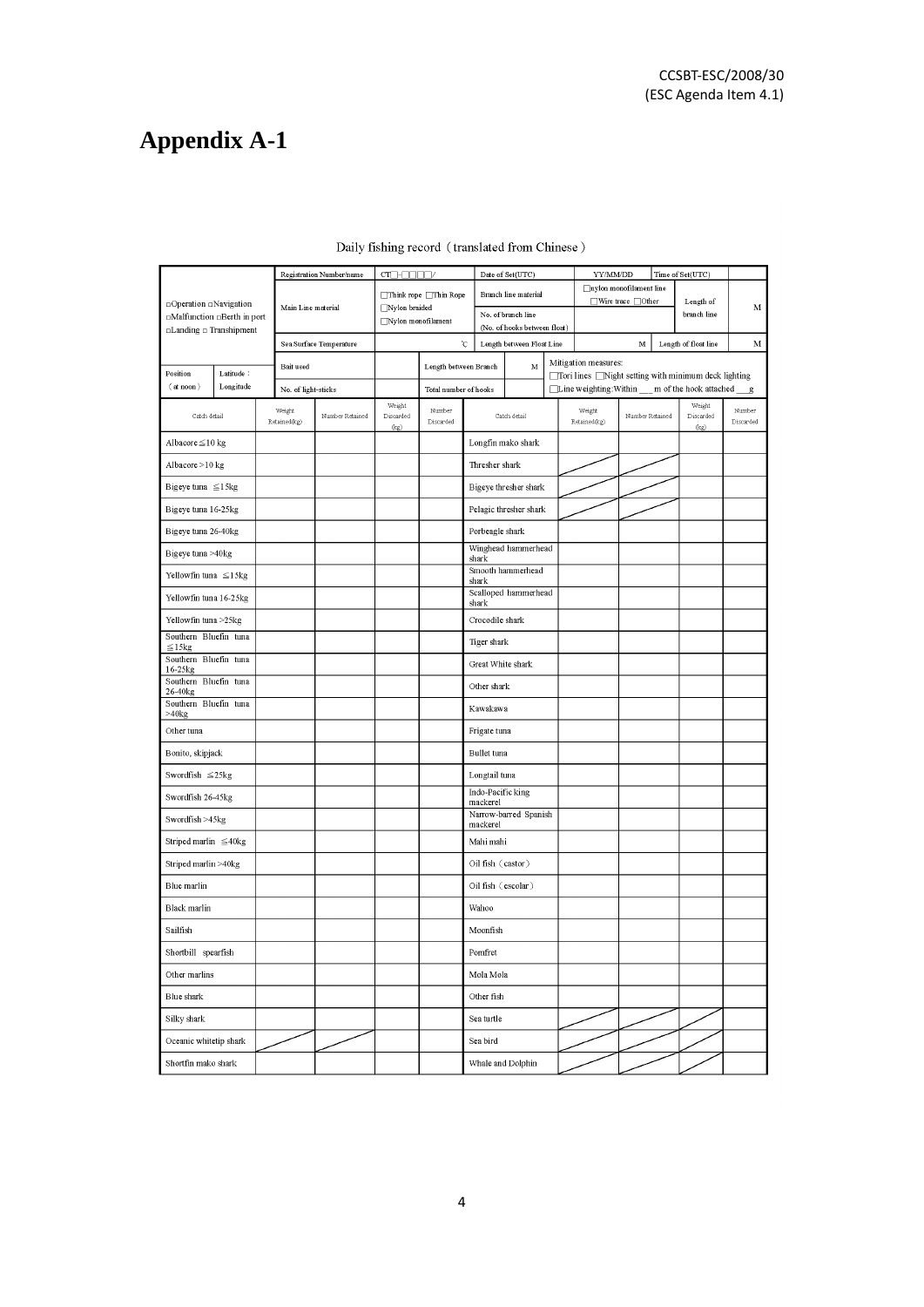## **Appendix A-2**

| Species<br>$_{\rm code}$ | Length                     | Weight | Species<br>code | Length | Weight | Species<br>code | Length | Weight | Species<br>code | Length | Weight | Species<br>code | Length | Weight | Species<br>code | Length | Weight |
|--------------------------|----------------------------|--------|-----------------|--------|--------|-----------------|--------|--------|-----------------|--------|--------|-----------------|--------|--------|-----------------|--------|--------|
|                          |                            |        |                 |        |        |                 |        |        |                 |        |        |                 |        |        |                 |        |        |
|                          |                            |        |                 |        |        |                 |        |        |                 |        |        |                 |        |        |                 |        |        |
|                          |                            |        |                 |        |        |                 |        |        |                 |        |        |                 |        |        |                 |        |        |
|                          |                            |        |                 |        |        |                 |        |        |                 |        |        |                 |        |        |                 |        |        |
|                          |                            |        |                 |        |        |                 |        |        |                 |        |        |                 |        |        |                 |        |        |
|                          | Captain signature $\colon$ |        |                 |        |        |                 |        |        |                 |        |        |                 |        |        |                 |        |        |

Record on length and weight (Unit: cm in length and kg in weight) Type of Weight Measurement: DEstimating Onboard DWeighing Onboard DOcular Estimation

#### Species code (Species name):

1. Albacore 2. Bigeye tuna 3. Yellowfin tuna 4. Bluefin tuna 5. Skipjack 6. Swordfish 7. Striped marlin 8. Blue marlin 9. Black marlin 10. Other marlins 11. Southern Bluefin tuna 13. Other fish 14. Other tuna 15. Sailfish 16. Shortbill spearfish 17. Longbill spearfish 19. White marlin 22. Mahi Mahi 51. Blue shark 52. Silky shark 53. Shortfin mako shark 54. Other shark 55. Longfin mako shark 58. Oceanic white tip shark 59. Bigeye thresher shark 60. Pelagic thresher shark 61. Thresher shark 62. Whale shark 63. Great white shark 64. Tiger shark 65. Porbeagle shark 66. Crocodile shark 67. Winghead hammerhead shark 68. Scalloped hammerhead shark 69. Great hammerhead shark 70. Smooth hammerhead shark 71. Oil fish (castor) 72. Oil fish (escolar)